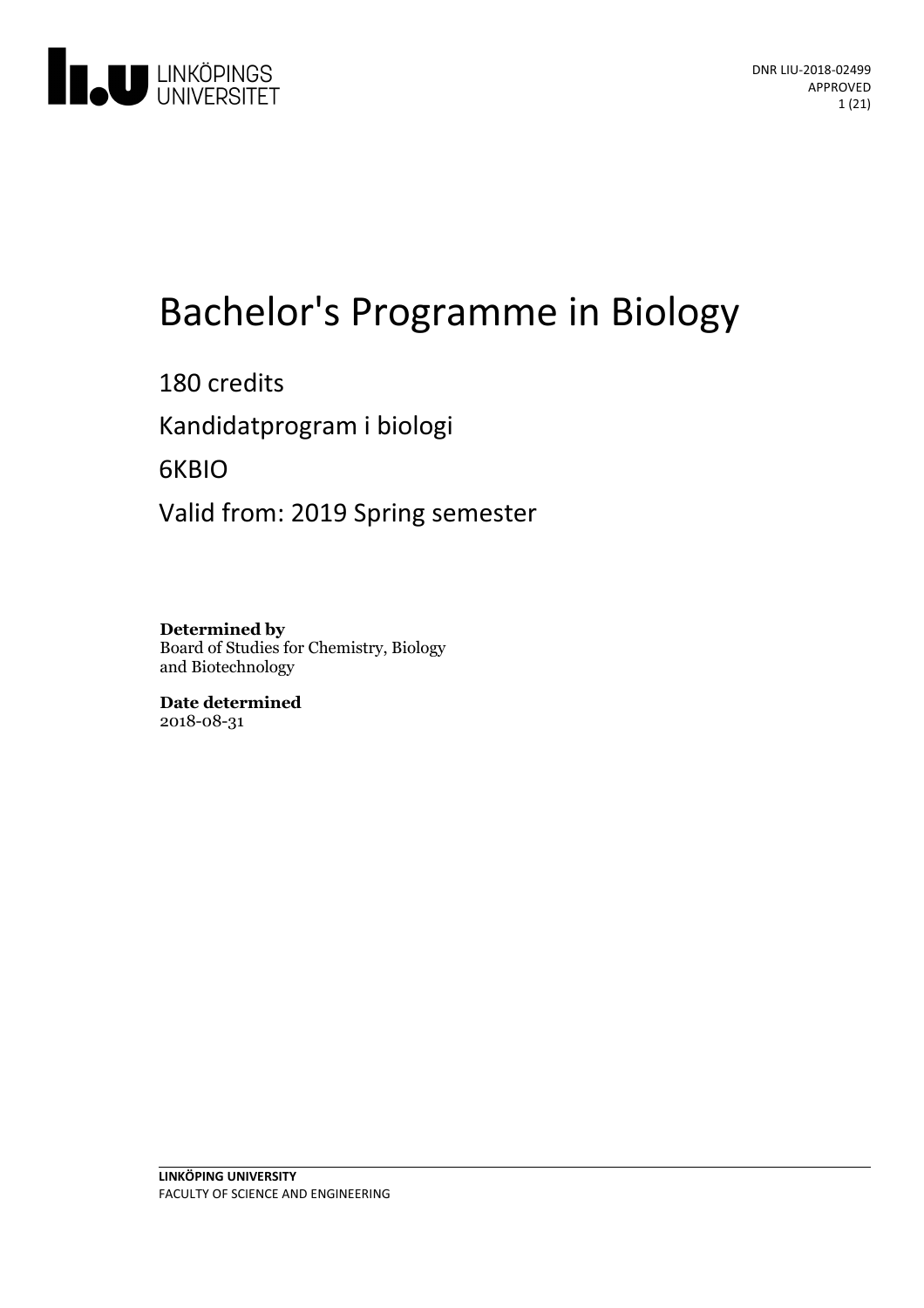## Entry requirements

## Degree in Swedish

Naturvetenskaplig kandidatexamen i Biologi, 180 hp

## Degree in English

Bachelor of Science in Biology, 180 credits

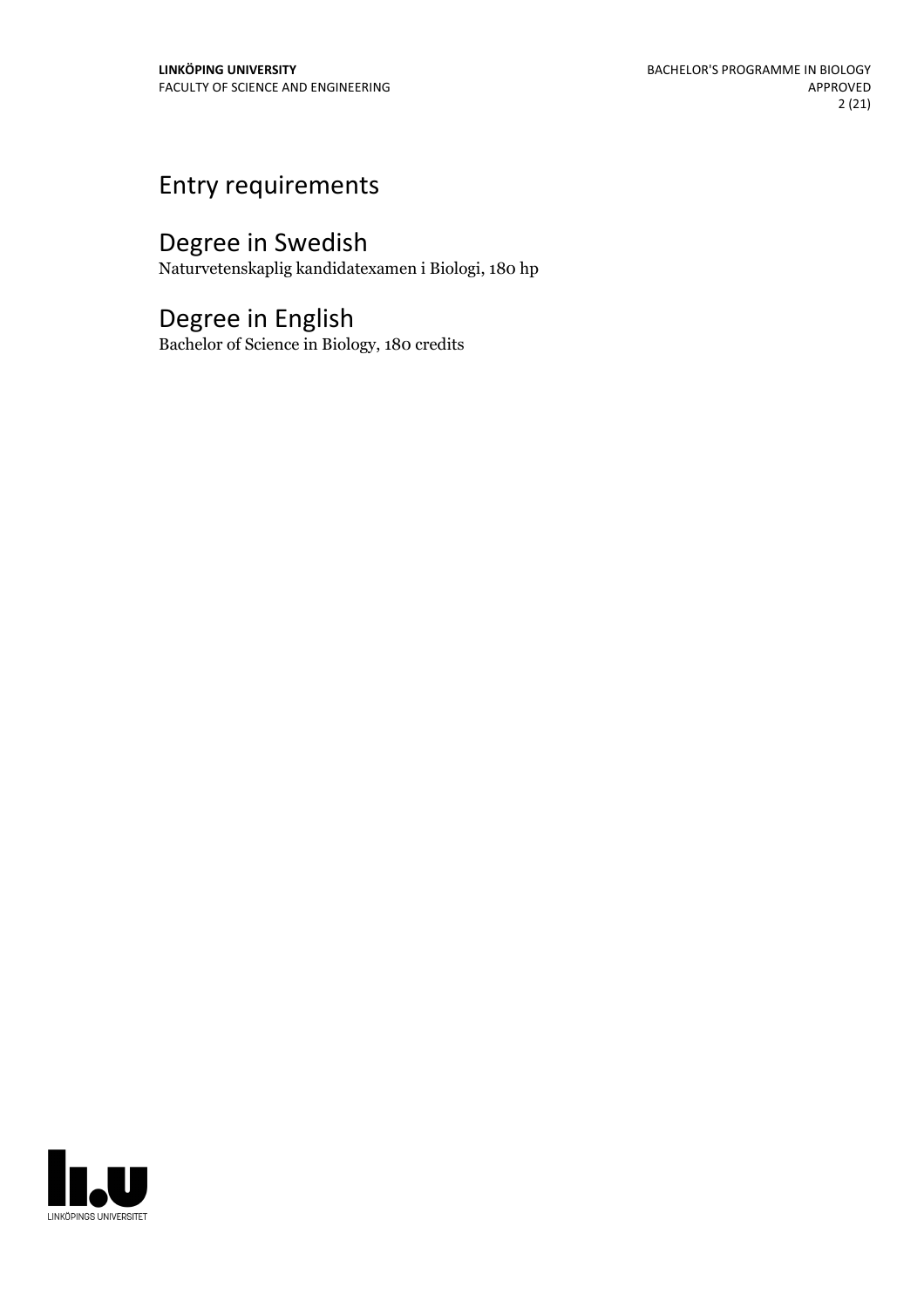## **Curriculum**

## **Semester 1 (Autumn 2019)**

| Course<br>code | Course name                         | <b>Credits</b> | Level | <b>Timetable</b><br>module | <b>ECV</b> |
|----------------|-------------------------------------|----------------|-------|----------------------------|------------|
| Period 0       |                                     |                |       |                            |            |
| NBIA26         | Evolution                           | $6*$           | G1X   |                            | C          |
| NKEA02         | <b>General Chemistry 1</b>          | $6*$           | G1X   |                            | C          |
| Period 1       |                                     |                |       |                            |            |
| NBIA26         | Evolution                           | $6*$           | G1X   | 3/4                        | C          |
| NKEA02         | <b>General Chemistry 1</b>          | $6*$           | G1X   | 1/2                        | C          |
| NKEA33         | <b>General Chemistry 2</b>          | 3              | G1X   | 1/2                        | C          |
| Period 2       |                                     |                |       |                            |            |
| NBIA27         | Zoology, Morphology and Systematics | 6              | G1X   | 3                          | C          |
| NKEA07         | Organic Chemistry, basic course     | 3              | G1X   | 1                          | C          |
| NKEA08         | <b>Biochemistry 1</b>               | 6              | G1X   | 2/4                        | C          |

## **Semester 2 (Spring 2020)**

| Course<br>code | Course name                                | <b>Credits</b> | Level | <b>Timetable</b><br>module | ECV |
|----------------|--------------------------------------------|----------------|-------|----------------------------|-----|
| Period 1       |                                            |                |       |                            |     |
| NBIA24         | Genetics                                   | 6              | G1X   | 2/3                        | C   |
| NBIA25         | Cell Biology                               | 6              | G1X   | 1/3                        | C   |
| NBIB46         | Sustainable Development - Project Course   | $6*$           | G1X   | 4                          | C   |
| TGTU96         | Sustainable study situation                | $2*$           | G1X   |                            | v   |
| Period 2       |                                            |                |       |                            |     |
| NBIA23         | Microbiology                               | 6              | G1X   | 1/3                        | C   |
| NBIB46         | Sustainable Development - Project Course   | $6*$           | G1X   | 4                          | C   |
| NBIB47         | Botany: Systematics and Function of Plants | 6              | G1X   | 1/2                        | C   |
| TGTU96         | Sustainable study situation                | $2*$           | G1X   |                            | ٧   |

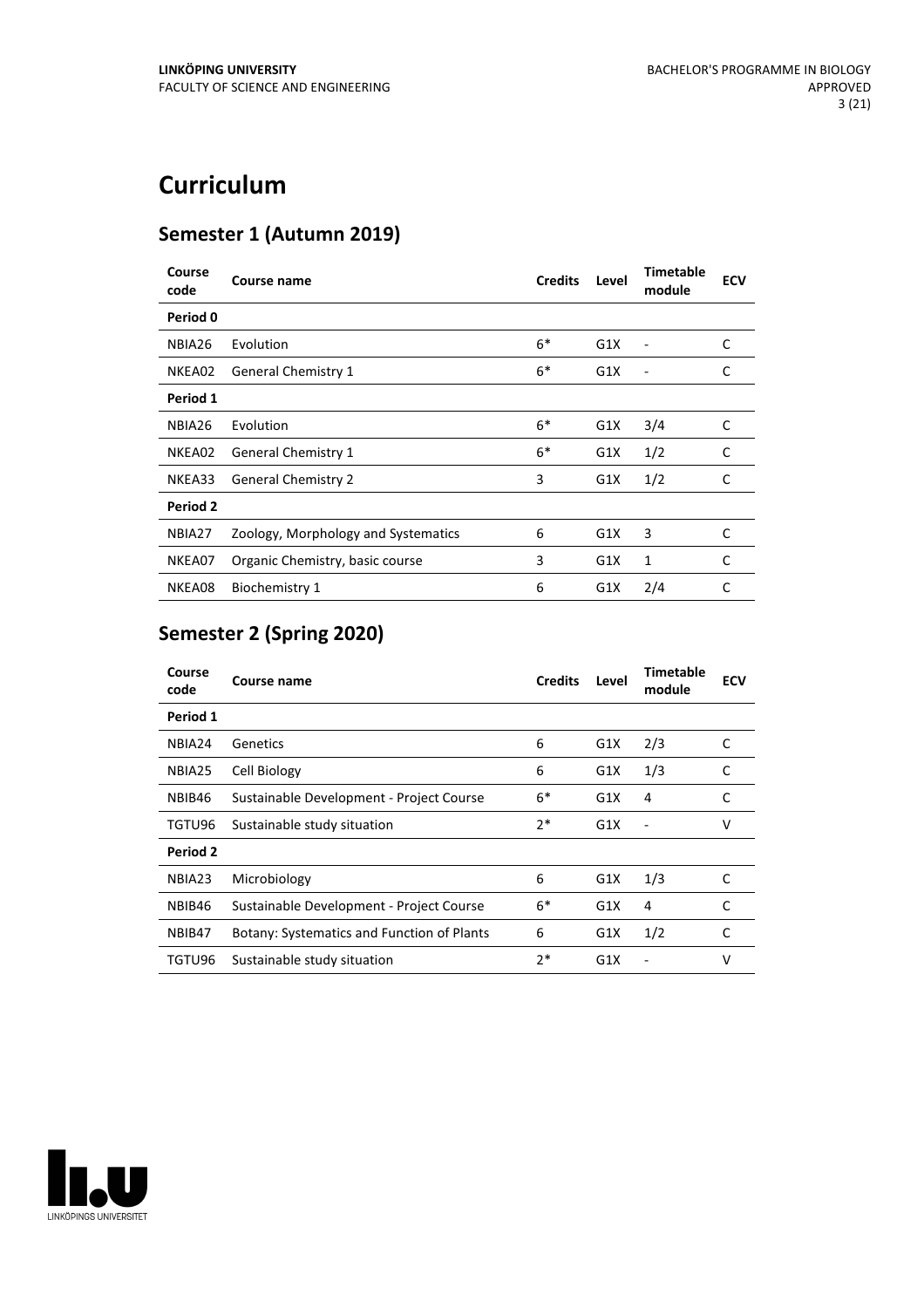## **Semester 3 (Autumn 2020)**

| Course<br>code     | <b>Course name</b>                                         | <b>Credits</b> | Level | <b>Timetable</b><br>module | <b>ECV</b> |
|--------------------|------------------------------------------------------------|----------------|-------|----------------------------|------------|
| Period 1           |                                                            |                |       |                            |            |
| NBIB41             | Ecology                                                    | 6              | G1X   | 1/2/3                      | C          |
| NBIB48             | Botany: Algae, Fungus and the Biology of<br>Photosynthesis | 6              | G1X   | 1/2/3                      | C          |
| TGTU62             | <b>Professional Tools</b>                                  | $6*$           | G1X   | 4                          | C          |
| Period 2           |                                                            |                |       |                            |            |
| NBIB <sub>29</sub> | Principles in Physiology                                   | 6              | G1X   | 1/3                        | C          |
| NBIB49             | Ethology                                                   | 6              | G1X   | 2                          | C          |
| TGTU62             | <b>Professional Tools</b>                                  | $6*$           | G1X   | 4                          | C          |

## **Semester 4 (Spring 2021)**

| Course<br>code  | Course name                                   | <b>Credits</b> | Level | <b>Timetable</b><br>module | <b>ECV</b> |
|-----------------|-----------------------------------------------|----------------|-------|----------------------------|------------|
| Period 1        |                                               |                |       |                            |            |
| NBIB35          | <b>Environmental Management</b>               | 6              | G1X   | 2/3/4                      | C          |
| NBIB50          | Scientific Methods                            | 6              | G1X   | 2/3/4                      | C          |
| NDAB02          | Statistics; Theory and Application in Biology | $6*$           | G1X   | 1                          | C          |
| <b>Period 2</b> |                                               |                |       |                            |            |
| NBIC52          | Molecular Genetics                            | 6              | G2X   | 2/4                        | C          |
| NDAB02          | Statistics; Theory and Application in Biology | $6*$           | G1X   | 3                          | C          |
| NBIB51          | <b>GIS for Biologists</b>                     | 6              | G1X   | 1                          | F          |
| TFKE36          | <b>Biochemistry 2</b>                         | 6              | G2X   | 1/4                        | E          |
| TPTE06          | Industrial Placement                          | 6              | G1X   |                            | E          |

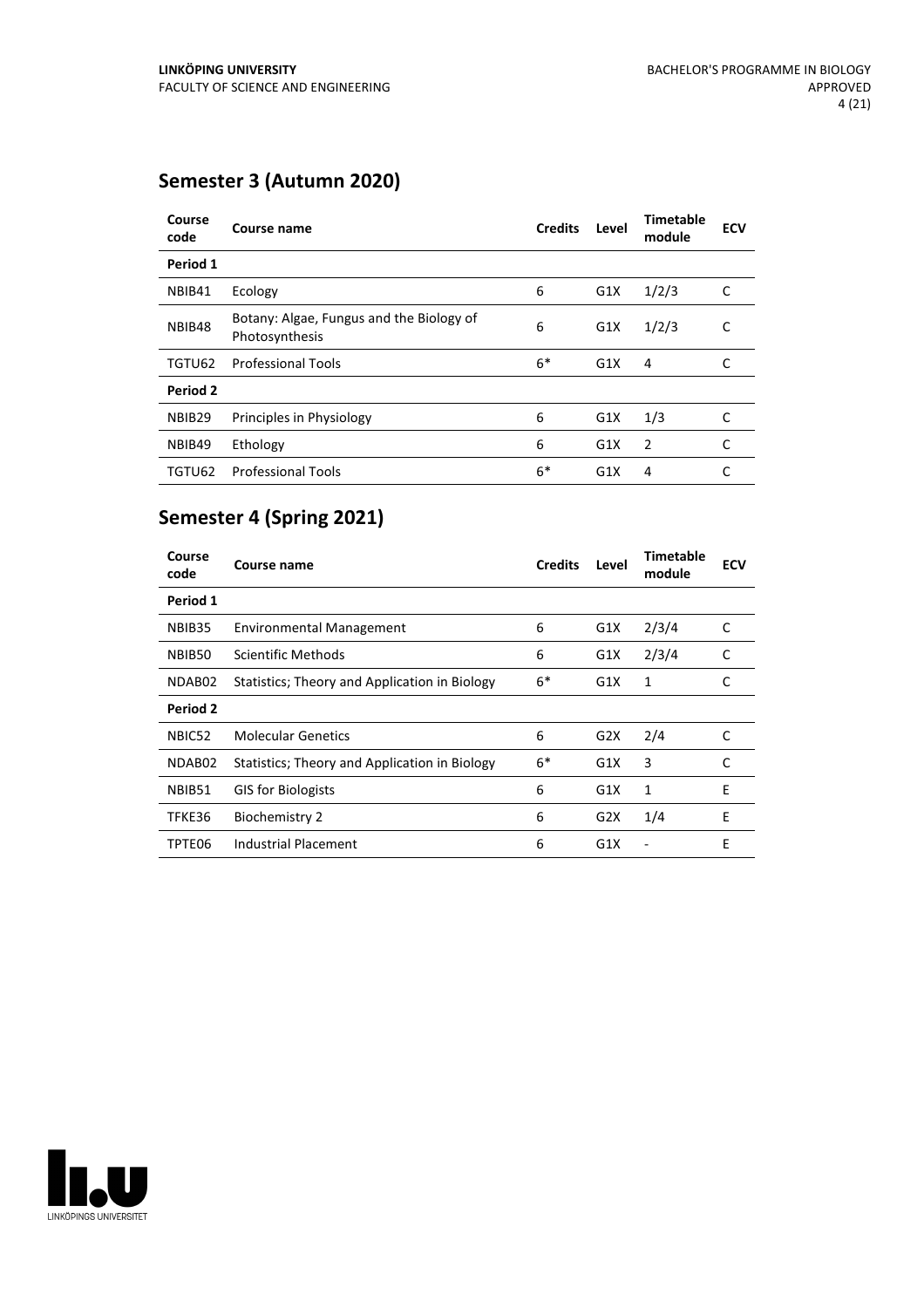## **Semester 5 (Autumn 2021)**

| Course<br>code | Course name                                   | <b>Credits</b> | Level | <b>Timetable</b><br>module | <b>ECV</b> |
|----------------|-----------------------------------------------|----------------|-------|----------------------------|------------|
| Period 1       |                                               |                |       |                            |            |
| NBIC58         | Analysis of Biological Data                   | $6*$           | G2X   | 1                          | C          |
| NBIC56         | Nature Conservation in Practise               | 12             | G2X   | 2/3/4                      | E          |
| NBIC57         | <b>Animal Physiology</b>                      | 12             | G2X   | 2/3/4                      | E          |
| TGTU91         | Oral and Written Communication                | 6              | G1X   | 2                          | E          |
| Period 2       |                                               |                |       |                            |            |
| NBIC58         | Analysis of Biological Data                   | $6*$           | G2X   | 1                          | C          |
| NBIC55         | Animal Husbandry and Animal Welfare           | 6              | G2X   | 3                          | Е          |
| NBIC59         | Epigenetics and regulation of gene expression | 6              | G2X   | 3                          | E          |
| NBIC60         | Molecular Environmental Toxicology            | 6              | G2X   | $\overline{2}$             | E          |
| NVFA09         | Pharmacology                                  | 6              | G2X   | 3                          | E          |
| TEAE01         | Industrial Economics, Basic Course            | 6              | G1X   | $\overline{2}$             | E          |
| TEAE09         | Environmental Law                             | 6              | G1X   | 4                          | E          |
| TFKE30         | <b>Analytical Chemistry</b>                   | 6              | G1X   | 4                          | E          |

## **Semester 6 (Spring 2022)**

| Course<br>code  | Course name                                           | <b>Credits</b> | Level | <b>Timetable</b><br>module | <b>ECV</b> |
|-----------------|-------------------------------------------------------|----------------|-------|----------------------------|------------|
| Period 1        |                                                       |                |       |                            |            |
| NBIC62          | Evolutionary biology                                  | 6              | G2X   | 1                          | C          |
| NBIC61          | Behavioural ecology and practical ethology            | 9              | G2X   | 2/3                        | E          |
| NBIC64          | Ecological systems                                    | 9              | G2X   | 2/3                        | E          |
| NBID76          | Physiology, Cell Signaling and Molecular<br>Evolution | 9              | A1X   | 2/3                        | E          |
| NKEB10          | Analytical Chemistry - Chromatography                 | 6              | G1X   | 1                          | E          |
| NKED15          | <b>Protein Chemistry</b>                              | 12             | A1X   | 1/3                        | E          |
| TFKE54          | Preparation of Proteins                               | 3              | A1X   | $\overline{2}$             | E          |
| <b>Period 2</b> |                                                       |                |       |                            |            |
| TQXX10          | Degree project - Bachelor's Thesis                    | 16             | G2X   |                            | C          |

ECV = Elective / Compulsory /Voluntary

\*The course is divided into several semesters and/or periods

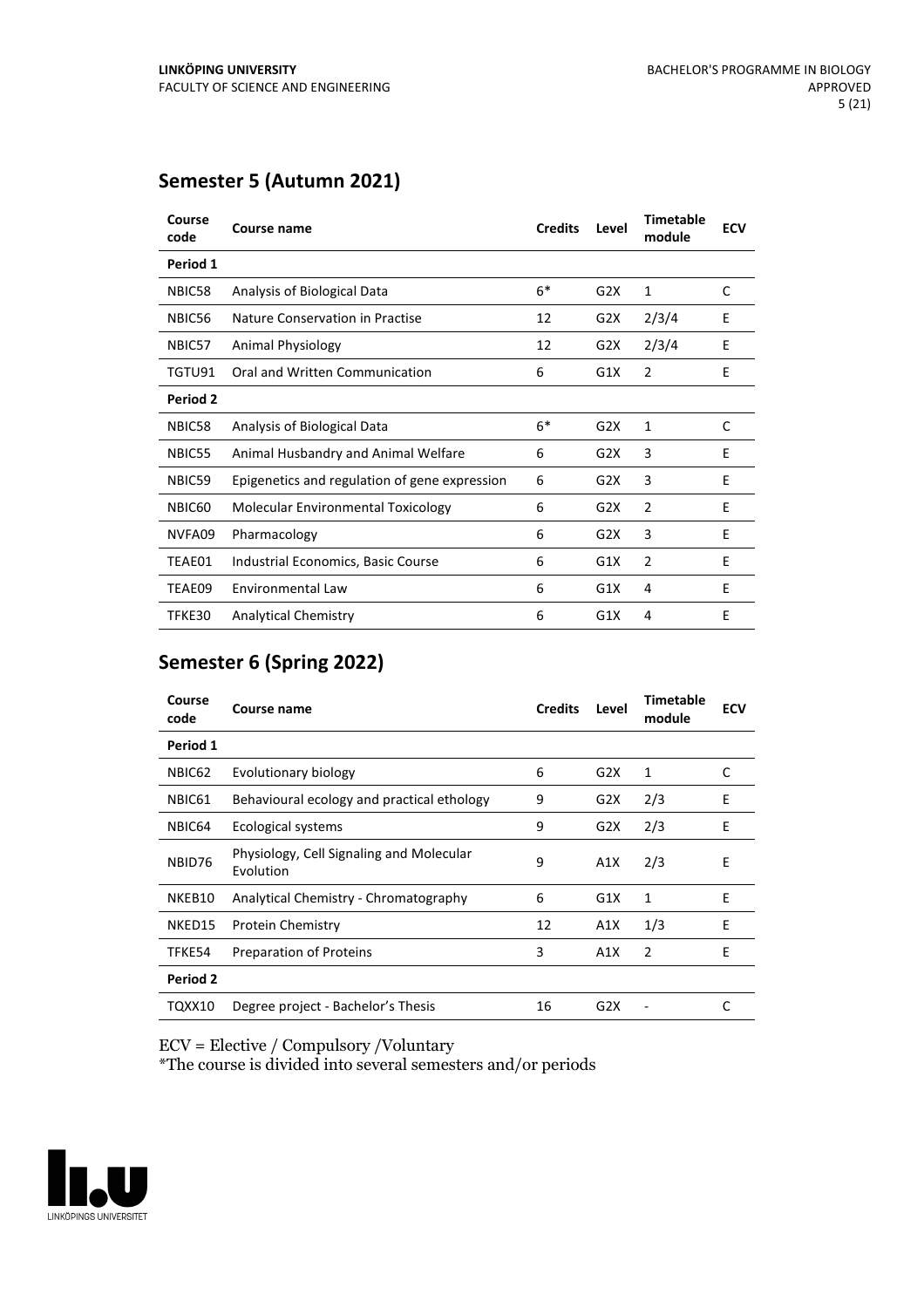## **Common rules**

## **Structure and organisation of study programmes**

The contents and design of the programmes are to be continuously revised such that new knowledge is integrated into courses and specialisations. Within one programme, several study specialisations or profiles may be available. The identities of the study specialisations or profiles and the regulations governing how these may be selected are given in the syllabus and curriculum for the particular field of study and programmes.

The structure and organisation of the programmes are to follow specified criteria that are summarised in the syllabus for each programme.

- 
- The syllabus defines the aims of the study programme.<br>• The curriculum, which constitutes one part of the syllabus for the field of study, gives details of the terms in which the various courses have been
- The course syllabus specifies, among other things, the aim and contents of the course, and the prior knowledge that a student must have in order to be able to benefit from the course.

## **Qualification requirements**

The qualification requirements specified in the Higher Education Ordinance 2007 apply to students admitted after 1 July 2007. A student who has completed components of a programme after 1 July 2007 has the right to be assessed with respect to the qualification requirements specified by the Higher Education Ordinance 2007. In addition, local regulations laid down by the faculty boards and university board apply, see

http://styrdokument.liu.se/Regelsamling/Innehall/Utbildning\_pa\_grund- \_och\_avancerad\_niva/Examina.

Higher Education Act Chapter 1, Section 8:

First-cycle courses and study programmes are to develop:

- the ability to make independent and critical assessments
- the ability to identify, formulate and solve problems autonomously, and
- $\bullet$  the preparedness to deal with changes in working life.

In addition to knowledge and skills in their field of study, students shall develop the ability to:

- gather and interpret information at a scholarly level
- stay abreast of the development of knowledge, and
- communicate their knowledge to others, including those who lack specialist knowledge in the field.

## **Qualifications within a study programme**

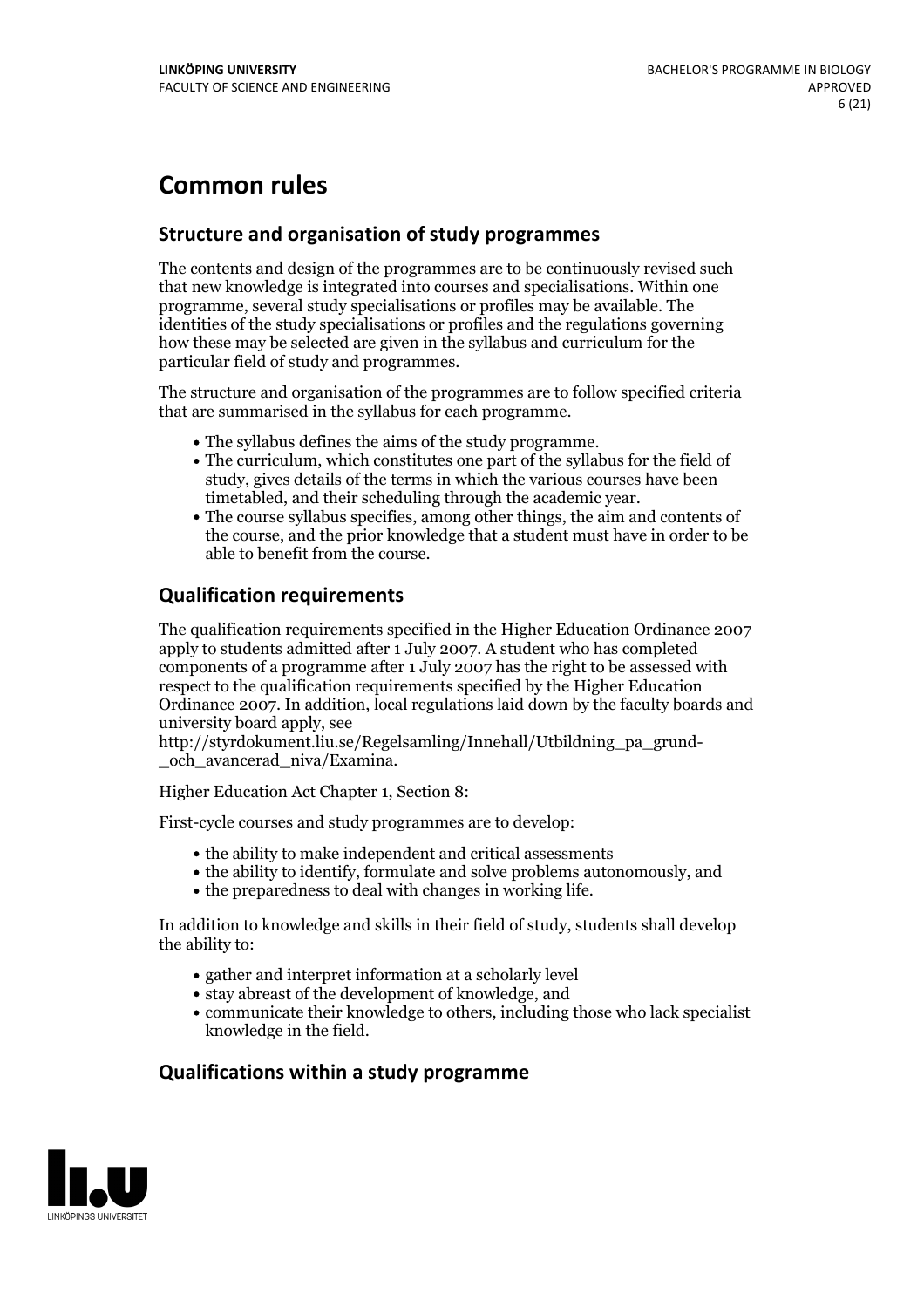Qualification requirements that are specific to a study programme are given in the syllabus for that programme.

## **Matriculation and postponement of matriculation**

A person who has been accepted for a study programme is to start their studies (matriculate) in the term that is specified in the decision about admission. The date and location of the compulsory matriculation procedure will be communicated to those admitted to the first term of the programme.

At any one admission occasion, it is possible to be admitted to only one place on a study programme. A student who has been granted a place on a study programme and who is offered and accepts a place on another study programme during a supplementary round of admission will lose the place offered for the first study programme.

Regulations concerning postponement of matriculation have been laid down in the admission regulations for Linköping University, http://styrdokument.liu.se/Regelsamling/VisaBeslut/622645.

A person who has been granted postponement must present to the admitting authority, before the term in which the studies are to be started and before the date of application, a renewed registration for the programme and a copy of the decision granting postponement.

## **Admission to a later part of a programme**

Admission to a part of a study programme is used here to refer to admission with the purpose of completing the programme and taking a degree. Admission to a later part of a programme may take place only if sufficient resources and space on the programme are available. Furthermore, the applicant must satisfy the entry requirements for the relevant term of the programme, as specified in http://styrdokument.liu.se/Regelsamling/Innehall/Utbildning\_pa\_grund- \_och\_avancerad\_niva/Tekniska\_fakulteten.

## **Interruption in studies**

Notification of an interruption in studies is to be made through the Student Portal. If such <sup>a</sup> notification is not made and if the student does not register for the first term during which the interruption is to take place, the interruption will be considered to be a withdrawal. An interruption in studies must cover a complete term, and notification of interruptions can be given for a maximum of two consecutive terms. Notification of resumption of studies is to take place at the term registration for the term that follows the interruption. If the student does not register at the term registration, this will be regarded as withdrawal from studies.

A student who is taking an interruption in studies may during this period retake examinations if he or she has re-registered for the most recent study term of the programme. A student who wishes to take another course during the interruption in studies must apply for this separately. The student is responsible that

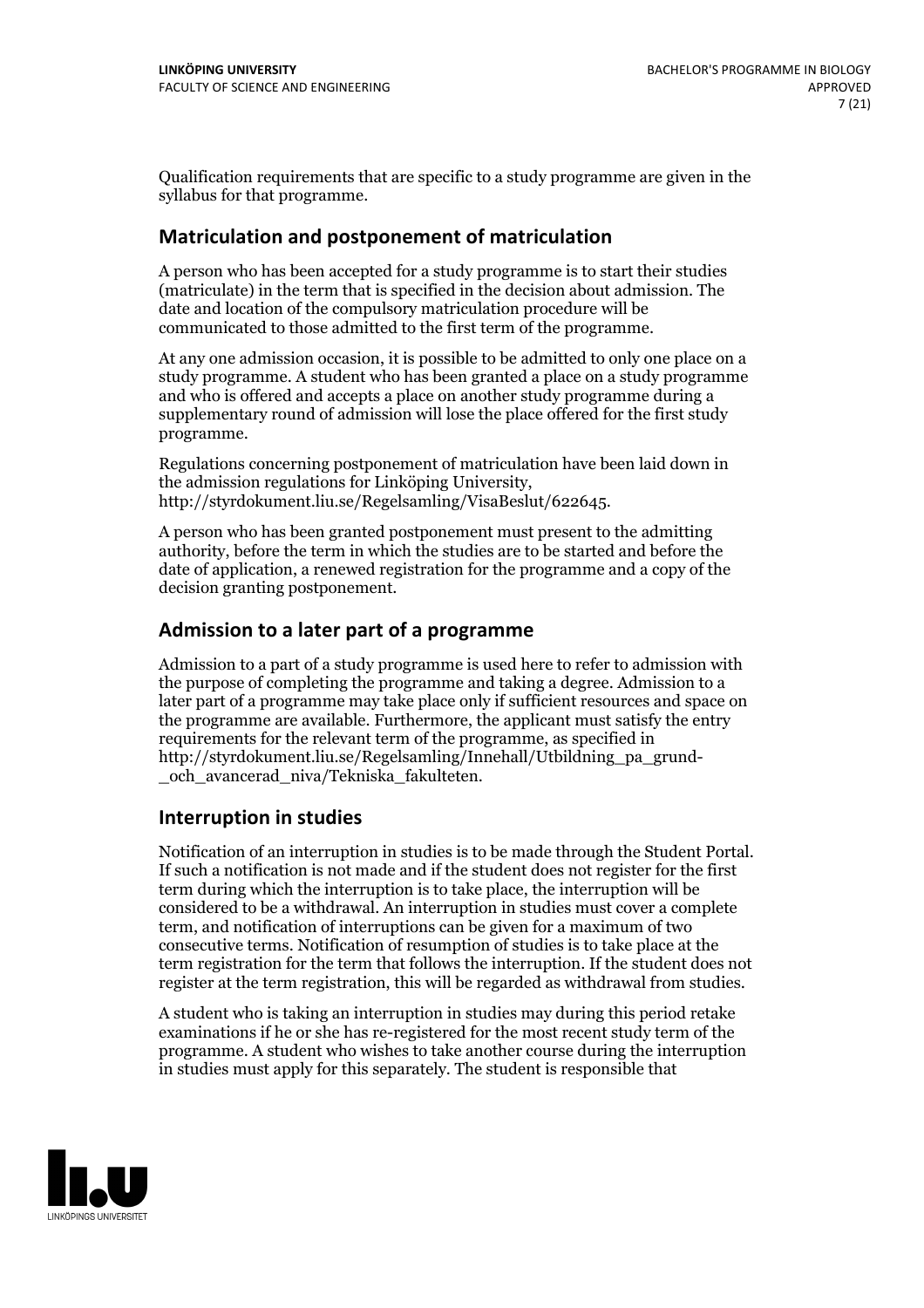registration for courses is carried outat the correct times in preparation for the resumption of studies.

## **Withdrawal from a study programme**

A student who wishes to withdraw from a study programme must notify the study guidance counsellor. A student who leaves the studies without giving notification of an interruption in study and who fails to register for the immediately subsequent term is considered to have withdrawn. A student who has withdrawn may return to the study programme if a vacancy is available that is not required for students returning after an interruption in study, and not required for students who are changing their location of study and/or study programme.

## **Courses within a study programme**

The curriculum for the various years of a study programme specify which courses are compulsory (o), elective (v) and voluntary (f). If a student wishes to study a different combination than the one specified in the curriculum, an application must be made to the board of studies.

### **Voluntarycourses**

The course specified as voluntary (labelled with "f") in the programme syllabus are assessed solely as voluntary courses, and credits from these may not contribute to the requirements for a degree.

## **Courses from another study programme**

Courses that are elective courses in another study programme may be included as elective courses in a degree, if the board of studies so decides. If such a decision is not taken, such courses are regarded as voluntary courses.

When selecting a course from another programme, the admission requirements specified in the course syllabus must be satisfied.

Admission is granted to the extent that resources allow, provided that places are available on the course.

#### **Students taking a master's programme in engineering**

Students taking a master's programme in engineering can take courses given in Term 7 and later terms of the programme from all engineering master's programmes. Admission to courses at advanced level requires the possession of at least 150 credits within the programme to which the student has been admitted.

## **Students taking a Bachelor of Science (Engineering)**

Student taking Bachelor of Science (Engineering) degrees may take courses specified in the programme syllabuses of all Bachelor of Science (Engineering) programmes.

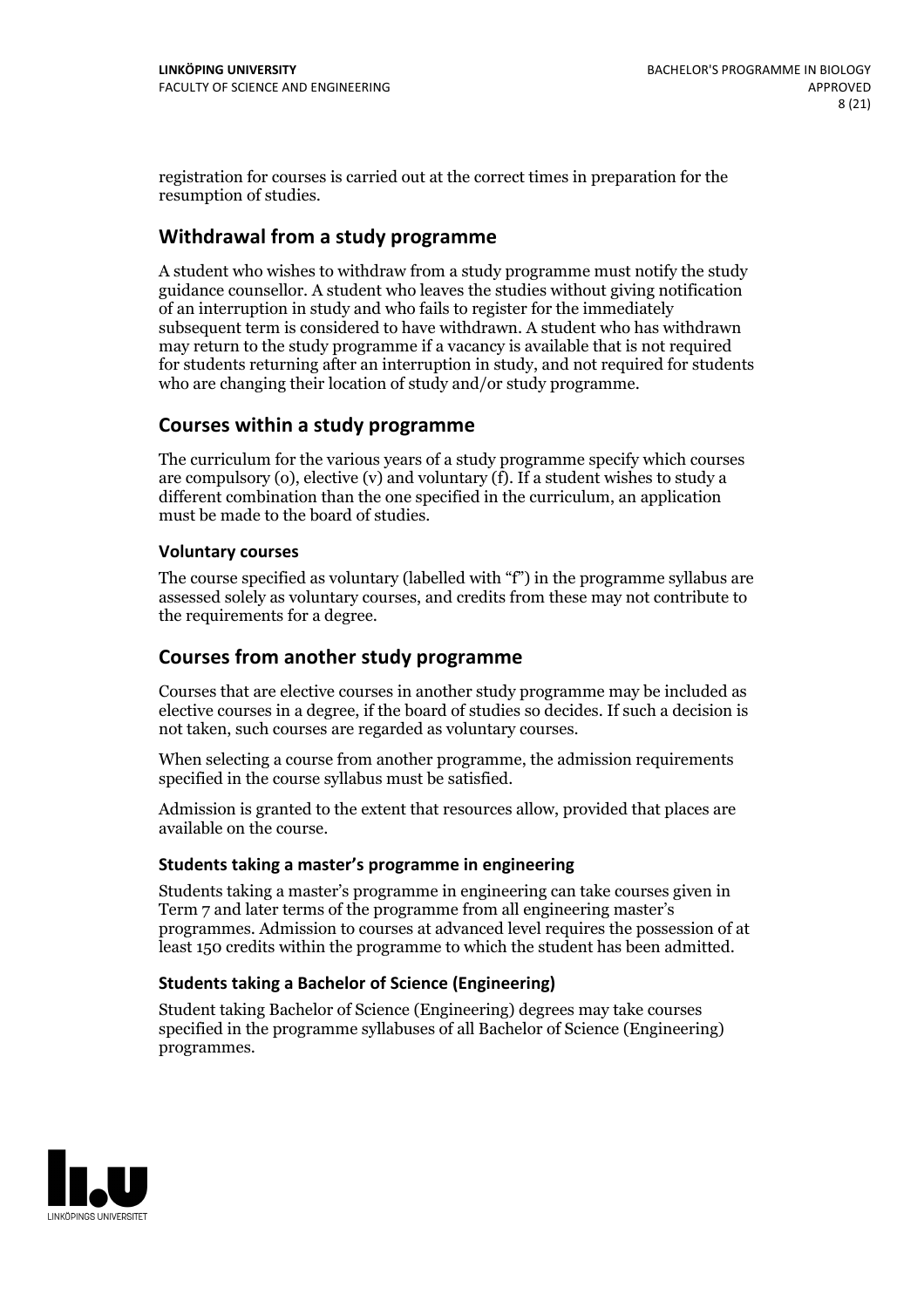### **Students taking a Bachelor of Science**

Student taking Bachelor of Science degrees may take courses specified in the programme syllabuses of all Bachelor of Science programmes.

## **Third-cycle courses**

The credits from third-cycle courses may be included as elective courses in a degree, if the board of studies so decides. If such a decision is not taken, such courses are regarded as voluntary courses.

#### **Students taking a master's programme in engineering**

It is possible for students taking master's programmes in engineering to take certain third-cycle courses. It is, however, required in this case that the student has achieved master's level (i.e. year 4 or 5 of the study programme). Information can be obtained from the relevant director of advanced studies.

#### **Students on Master's programmes**

It is possible for students taking master's programmes to take certain third-cycle courses. Information can be obtained from the relevant director of advanced studies.

## **Registration for programme courses**

Registration for courses that are given as part of a study programme must be made during the specified period, which has been preliminarily set to 1-10 April for the autumn term, and 1-10 October for the spring term. Information about course registration is published on a webpage, sent to students by email, and disseminated at scheduled information meetings.

## **Registration for programme courses as single-subject courses**

Admission to a programme course as a single-subject subject course may take place only if sufficient resources and space on the course are available. Furthermore, the applicant must satisfy the entry requirements for the relevant course.

In the event of a scarcity of resources, the board of LiTH can decide to limit the possibilities of taking courses that are part of a programme as freestanding courses.

## **Timetabling**

Courses are timetabled after a decision has been made concerning the assignment of the course to a timetable module. A central timetable is not drawn up for courses with fewer than five participants. Most project courses do not have a central timetable.

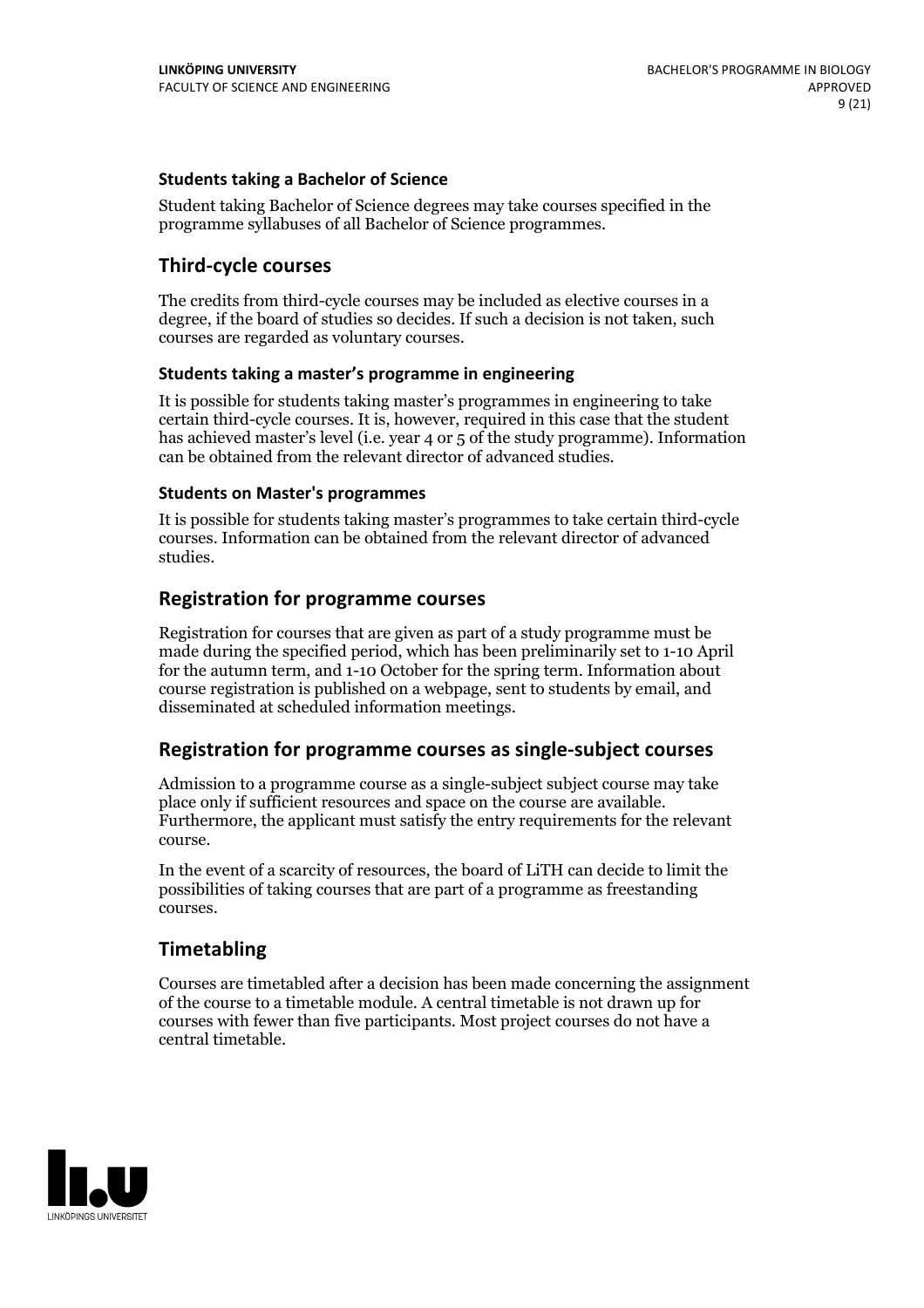## **Study planning**

Students who require support in planning their continued studies can contact the study guidance counsellor of the programme. Study planning involves the student and the study guidance counsellor together drawing up an individual plan for studies during the subsequent term. The individual plan may allow the student to deviate from the general curriculum.

Completed first-cycle courses are a precondition for successful studies at more advanced levels. For this reason, study planning is based on giving priority to courses from earlier years of study that have not been completed. If further capacity is available, new courses may be taken.

Study planning takes place on a regular basis if the student:

- does not satisfy the requirements for progression to later terms. In order for a student to be able to participate in courses from later years in such cases, a decision of exemption is required.<br>
• does not satisfy the requirements for starting a degree project.
- 

Other situations in which study planning may be required:

- A student has fallen behind during the early part of a study programme and has failed to complete several courses.<br>• A student has not satisfied the entry requirements for a degree project
- 
- before term 6 of an engineering degree.<br>• A student has applied for admission to a later part of a programme.<br>• Studies have been carried out abroad.<br>• A study programme is to be resumed after an interruption.
- 
- 

In these cases the study guidance counsellor supports the student in planning the continued studies, also in situations in which the student can register for the relevant courses without the need for a special decision for the continued studies.

## **Part of education abroad**

Students can exchange study at LiTH for study at an institute of higher education abroad, and/or work on a degree project abroad.

In the event that study (courses) at LiTH are exchanged for study abroad, the relevant board of studies (faculty programme director) is responsible for a decision about an individual study plan, which is to be drawn up in advance, and about the final course approval and its inclusion in the qualification requirements. For this reason, students who plan to participate in an exchange should contact the faculty programme director (or equivalent) at the Dean's Office ofthe Institute of Technology.

Regulations for entry requirements, ranking and nomination for study abroad through LiTH's exchange agreements and for the compulsory study abroad period within Ii (Industrial Engineering and Management – International) and Yi (Applied Physics and Electrical Engineering – International) can be found at:

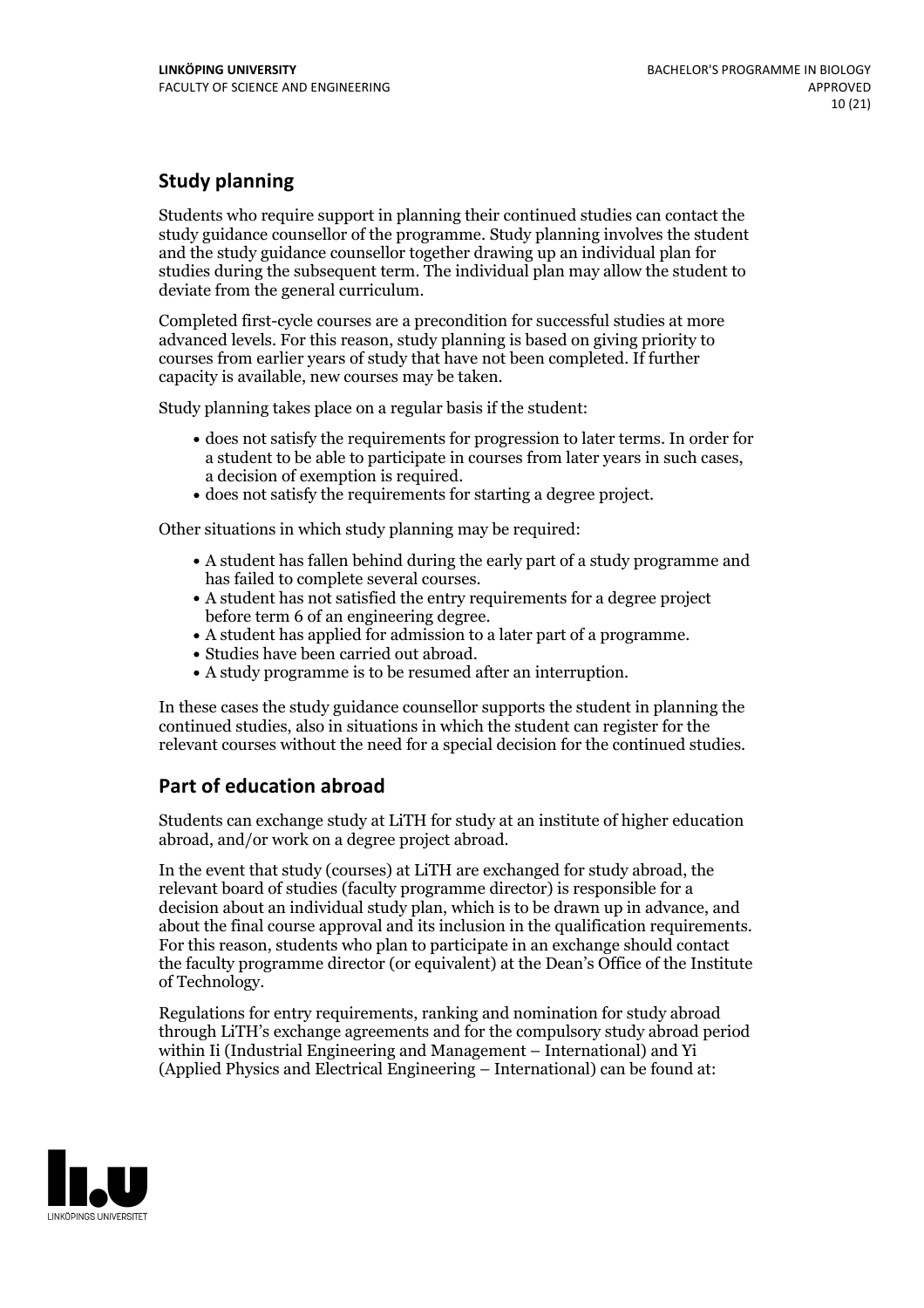http://styrdokument.liu.se/Regelsamling/Innehall/Utbildning\_pa\_grund- \_och\_avancerad\_niva/Tekniska\_fakulteten.

## **Course syllabus**

A syllabus has been established for each course. The syllabus specifies the aim and contents of the course, and the prior knowledge that a student must have in order to be able to benefit from the course.

## **Timetabling**

Courses are timetabled after a decision has been made for this course concerning its assignment to a timetable module. A central timetable is not drawn up for courses with fewer than five participants. Most project courses do not have a central timetable.

## **Interrupting a course**

The vice-chancellor's decision concerning regulations for registration, deregistration and reporting results (Dnr LiU-2015-01241) states that interruptions in study are to be recorded in Ladok. Thus, all students who do not participate in a course for which they have registered must record the interruption, such that the registration on the course can be removed. Deregistration from <sup>a</sup> course is carried outusing <sup>a</sup> web-based form: www.lith.liu.se/for-studenter/kurskomplettering?l=sv.

## **Cancelled courses**

Courses with few participants (fewer than 10) may be cancelled or organised in a manner that differs from that stated in the course syllabus. The board of studies is to deliberate and decide whether a course is to be cancelled orchanged from the course syllabus.

## **Regulations relatingto examinations and examiners**

Details are given in a decision in the university's rule book: http://styrdokument.liu.se/Regelsamling/VisaBeslut/622678.

## **Forms of examination**

## **Examination**

Written and oral examinations are held at least three times a year: once immediately after the end of the course, once in August, and once (usually) in one of the re-examination periods. Examinations held at other times are to follow a decision of the board of studies.

Principles for examination scheduling for courses that follow the study periods:

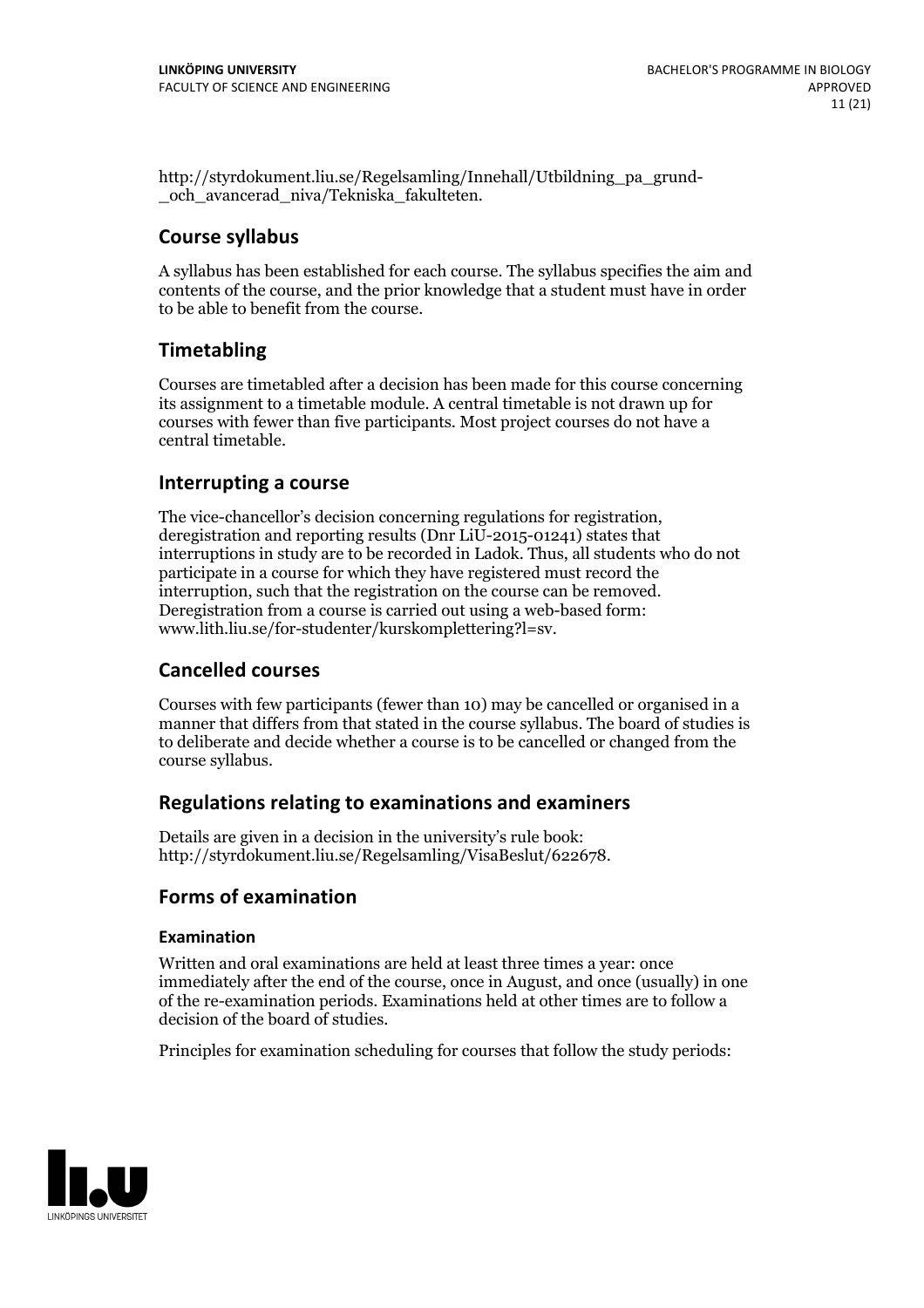- courses given in VT1 are examined for the first time in March, with re-examination in June and August
- courses given in VT2 are examined for the first time in May, with re-examination in August and October
- courses given in HT1 are examined for the first time in October, with re-examination in January and August
- courses given in HT2 are examined for the first time in January, with re-examination at Easter and in August.

The examination schedule is based on the structure of timetable modules, but there may be deviations from this, mainly in the case of courses that are studied and examined for several programmes and in lower grades (i.e. 1 and 2).

- Examinations for courses that the board of studies has decided are to be held in alternate years are held only three times during the year in which the course is given.<br>• Examinations for courses that are cancelled or rescheduled such that they
- are not given in one or several years are held three times during the year that immediately follows the course, with examination scheduling that corresponds to the scheduling that was in force before the course was cancelled or rescheduled.<br>• If teaching is no longer given for a course, three examination occurrences
- are held during the immediately subsequent year, while examinations are at the same time held for any replacement course that is given, or alternatively in association with other re-examination opportunities. Furthermore, an examination is held on one further occasion during the next subsequent
- year, unless the board of studies determines otherwise.<br>If a course is given during several periods of the year (for programmes, or on different occasions for different programmes) the board or boards of studies determine together the scheduling and frequency of re-examination occasions.

## **Registration for examination**

In order to take an examination, a student must register in advance at the Student Portal during the registration period, which opens 30 days before the date of the examination and closes 10 days before it. Candidates are informed of the location of the examination by email, four days in advance. Students who have not registered for an examination run the risk of being refused admittance to the examination, if space is not available.

Symbols used in the examination registration system:

- \*\* denotes that the examination is being given for the penultimate time.
- \* denotes that the examination is being given for the last time.

#### **Code of conduct for students during examinations**

Details are given in a decision in the university's rule book: http://styrdokument.liu.se/Regelsamling/VisaBeslut/622682.

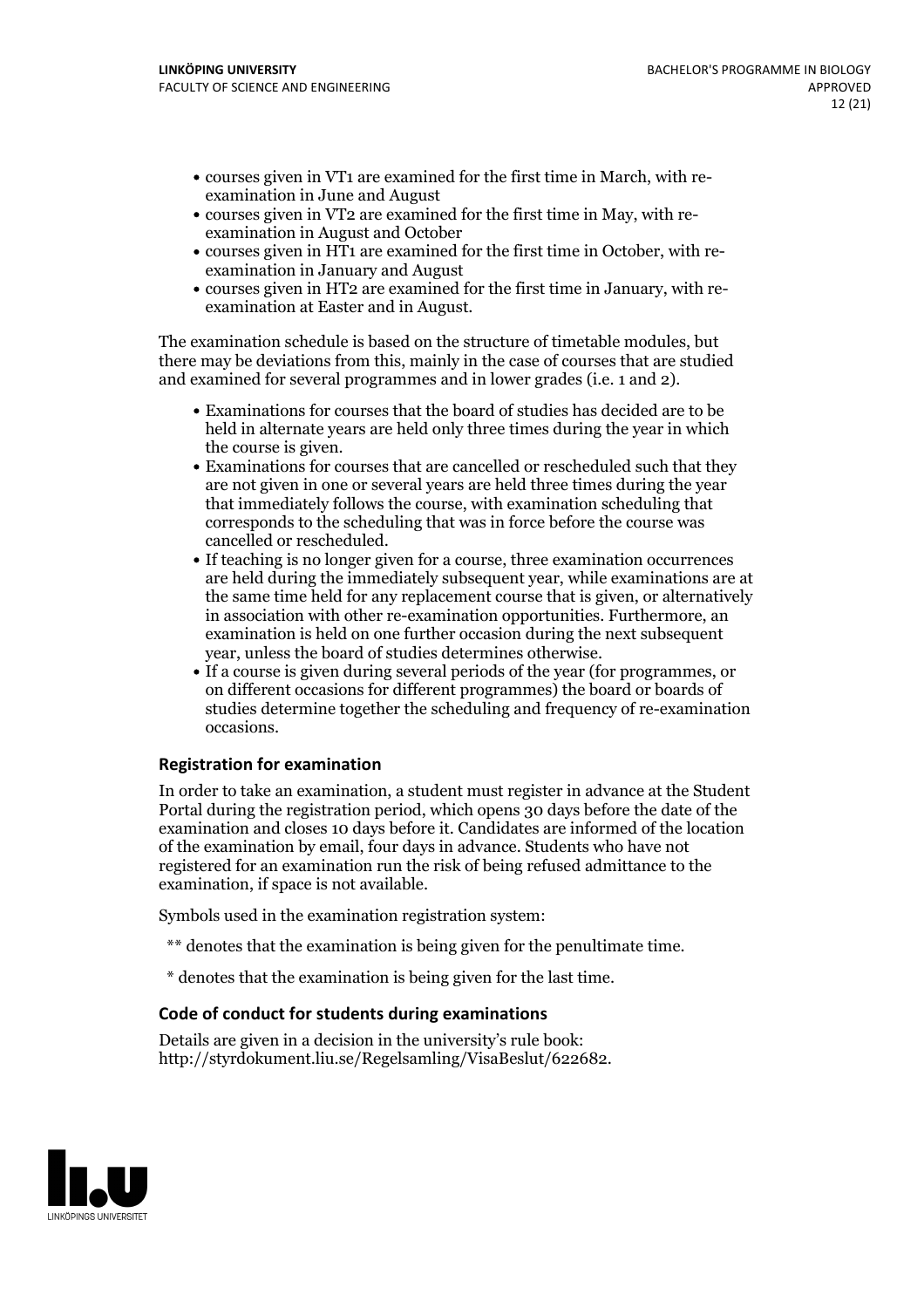### **Retakes for higher grade**

Students at the Institute of Technology at LiU have the right to retake written examinations and computer-based examinations in an attempt to achieve a higher grade. This is valid for all examination components with code "TEN" and "DAT". The same right may not be exercised for other examination components, unless otherwise specified in the course syllabus.

#### **Retakes of other forms of examination**

Regulations concerning retakes of other forms of examination than written examinations and computer-based examinations are given in the LiU regulations

http://styrdokument.liu.se/Regelsamling/VisaBeslut/622678.

#### **Plagiarism**

For examinations that involve the writing of reports, in cases in which it can be assumed that the student has had access to other sources (such as during project work, writing essays, etc.), the material submitted must be prepared in accordance with principles for acceptable practice when referring to sources (references or quotations for which the source is specified) when the text, images, ideas, data, etc. of other people are used. It is also to be made clear whether the author has reused his or her own text, images, ideas, data, etc. from previous examinations.

A failure to specify such sources may be regarded as attempted deception during examination.

#### **Attempts to cheat**

In the event of <sup>a</sup> suspected attempt by <sup>a</sup> student to cheat during an examination, or when study performance is to be assessed as specified in Chapter <sup>10</sup> of the Higher Education Ordinance, the examiner is to report this to the disciplinary board of the university. Possible consequences for the student are suspension from study and a formal warning. More information is available at https://www.student.liu.se/studenttjanster/lagar-regler-rattigheter?l=sv.

#### **Grades**

The grades that are preferably to be used are Fail (U), Pass (3), Pass not without distinction  $(4)$  and Pass with distinction  $(5)$ . Courses under the auspices of the faculty board of the Faculty of Science and Engineering (Institute of Technology) are to be given special attention in this regard.

- 1. Grades U, 3, 4, 5 are to be awarded for courses that have written
- examinations. 2. Grades Fail (U) and Pass (G) may be awarded for courses with <sup>a</sup> large degree of practical components such as laboratory work, project work and group work.

#### **Examination components**

1. Grades U, 3, 4, 5 are to be awarded for written examinations (TEN).

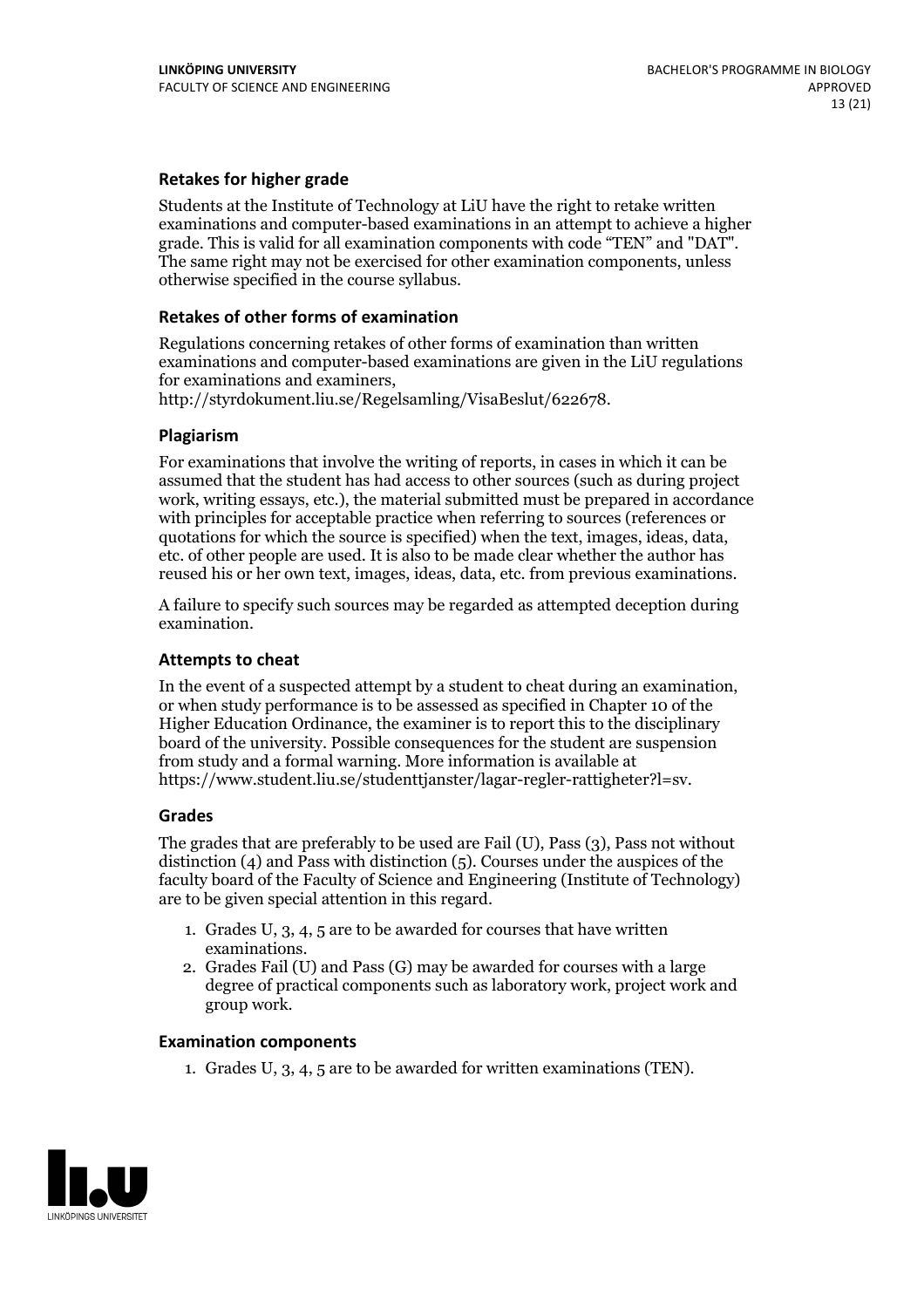- 2. Grades Fail (U) and Pass (G) are to be used for undergraduate projects and other independent work. 3. Examination components for which the grades Fail (U) and Pass (G) may be
- awarded are laboratory work (LAB), project work (PRA), preparatory written examination (KTR), oral examination (MUN), computer-based
- examination (DAT), home assignment (HEM), and assignment (UPG). 4. Students receive grades either Fail (U) or Pass (G) for other examination components in which the examination criteria are satisfied principally through active attendance such as other examination (ANN), tutorial group (BAS) or examination item (MOM).

The examination results for a student are reported at the relevant department.

## **Regulations (applyto LiU in its entirety)**

The university is a government agency whose operations are regulated by legislation and ordinances, which include the Higher Education Act and the Higher Education Ordinance. In addition to legislation and ordinances, operations are subject to several policy documents. The Linköping University rule book collects currently valid decisions of a regulatory nature taken by the university board, the vice-chancellor and faculty/department boards.

LiU's rule book for education at first-cycle and second-cycle levels is available at http://styrdokument.liu.se/Regelsamling/Innehall/Utbildning\_pa\_grund- \_och\_avancerad\_niva.

## **Degree projects for Bachelor of Science in Engineering, Bachelor ofScience (Technology), Bachelor ofScience, Bachelor of Arts, and Bachelor without prefix**

General provisions for the degree project are given here. The appropriate board of studies can provide further, programme-specific regulations, which are given in the programme syllabus and/or the course syllabus for the degree project. Information and links to course syllabuses, registration, reflection documents, etc. can be found at www.lith.liu.se/examensarbete/examensarbete?l=sv.

## **General provisions**

To be awarded the degree of Bachelor of Science in Engineering, Bachelor of Science (Technology), Bachelor of Science, Bachelor of Arts or Bachelor without prefix it is required that the student has completed a degree project and achieved the Pass grade for it. The components of the degree project are described in the relevant course syllabus.

#### **Aim**

The aim of the degree project is described in the relevant course syllabus, www.lith.liu.se/examensarbete/examensarbete?l=sv. Links to the course syllabuses are found under the heading "Utbildningar" ("Högskoleingenjörsutbildning" or "Kandidatutbildning").

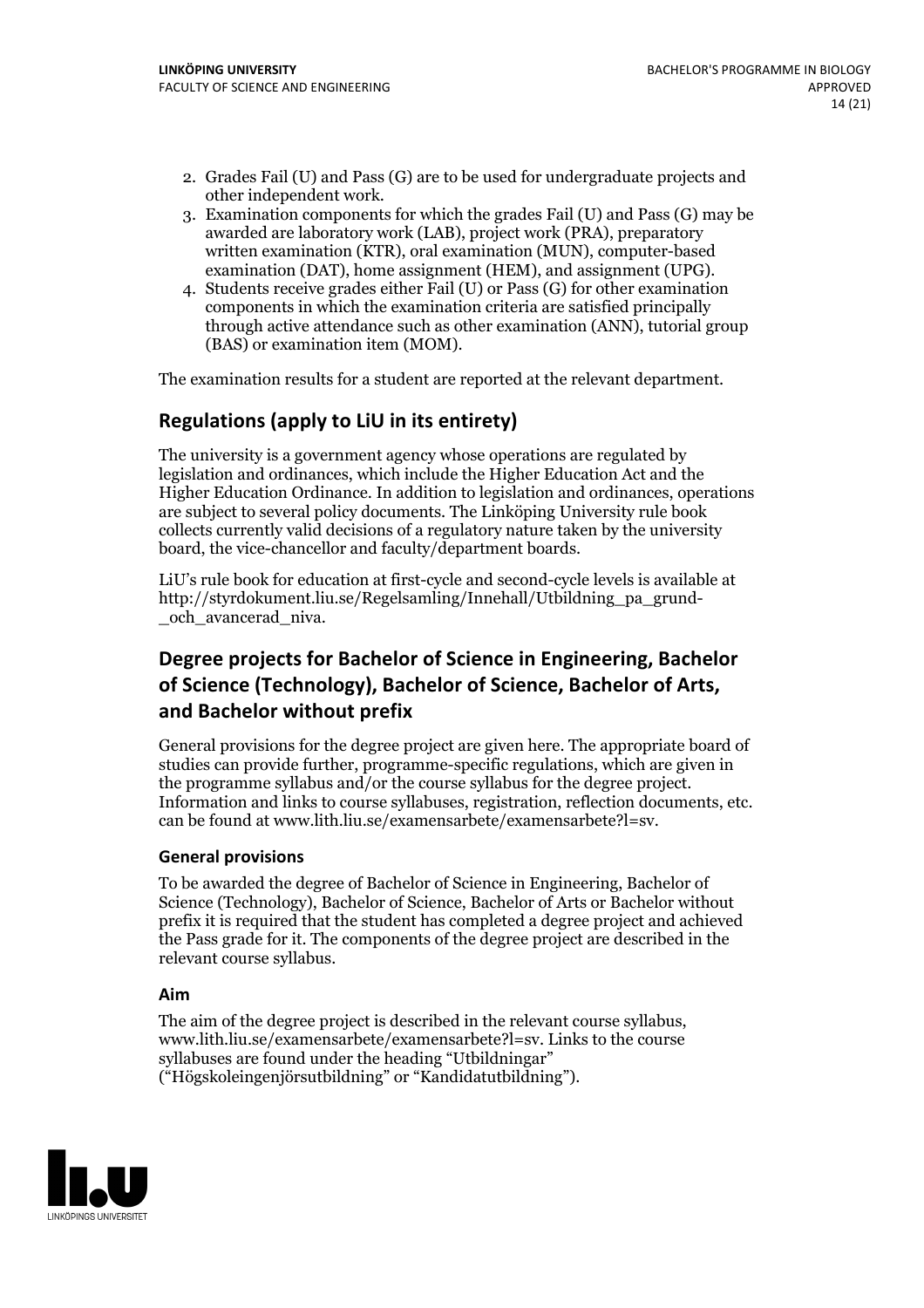### **Extent**

Requirements for the extent of the degree project for each type of degree are given in the syllabus of the study programme.

#### **Locations for a degree project**

The work is carried out in the form of:

- an internal degree project located at one of the participating departments at LiU
- an external degree project located at, for example, a company, government agency, or other organisation in Sweden or abroad, that an examiner has assessed to be competent to manage a degree project that satisfies the requirements
- a degree project within an exchange agreement in association with study abroad, whereby all study results are to be credited to the student by the relevant board of studies.

The main subject areas that are permitted within each study programme are described in the programme syllabus. Any individual subjects that may be relevant to the main subject area are to be determined by the relevant board of studies.

The examiner for a degree project within a certain subject area are determined by the board of studies that is responsible for general degrees within the main subject area. An up-to-date list is given

at http://www.lith.liu.se/examensarbete/examensarbete?l=sv.

#### **Degree projects within agreements relatingto study abroad**

During study abroad that takes place within the framework of an agreement, the provisions of the host institute relating to degree projects are applied. The student is to consult the board of studies and together ensure that the proposed degree project is carried outin a main subject area that is permitted within the study programme. Approved main subject areas for degree projects are specified in the syllabus for the relevant programme.

A certificate confirming that the degree project has been approved and a copy of the degree project report (in PDF format) are to be submitted to the relevant board of studies.

#### **Selection of degree project**

A degree project is to be selected in consultation with an examiner, who is also responsible that the specialisation, extent and level of the project satisfy the requirements specified in LiTH regulations.

In cases in which issues relating to work-related copyright, patenting or remuneration may arise, provisions governing these should be established in advance. A student working on a degree project may sign a confidentiality agreement in order to obtain access to confidential information necessary for the degree project. The supervisor and examiner, however, determine whether they are prepared to sign a confidentiality agreement, and thus the confidential

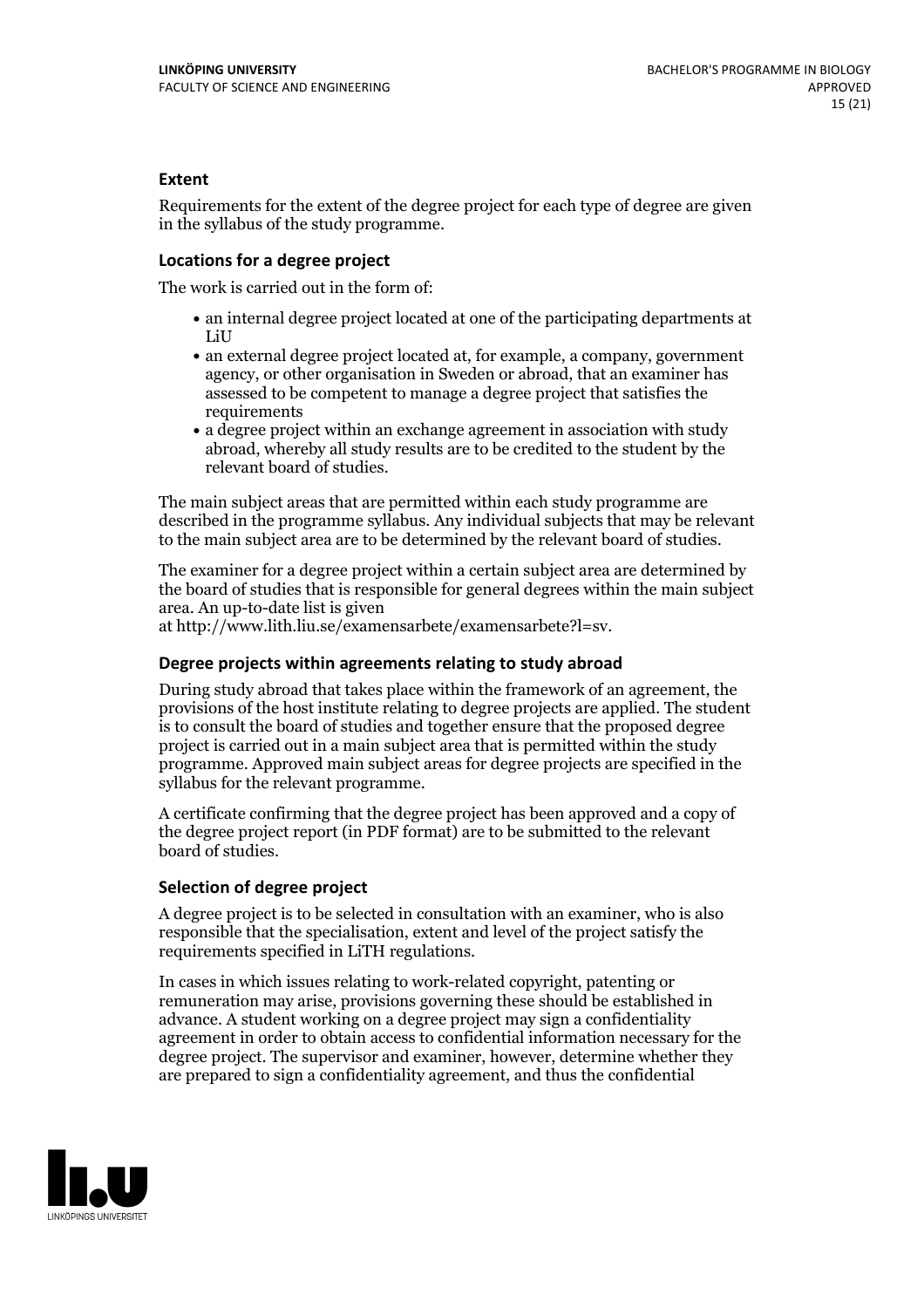information must not normally be of such nature that it is necessary to supervise or grade the work. The complete degree project report is to be published during the grading procedure, unless special circumstances prevent this. If any part of the report should not be published, this must be approved in advance by the examiner and the relevant head of department. Note that final decisions relating to confidentiality are taken by an administrative court.

#### **Commencement of a degree project**

Requirements that must be satisfied before a degree project can be started are given in the currently valid course syllabus, which can be obtained at www.lith.liu.se/examensarbete/examensarbete?l=sv.

Notification of <sup>a</sup> degree project is to be carried outwhen the degree project starts, at www.lith.liu.se/for-studenter/anmalan-till-exjobb?l=sv. Registration of the degree project is to take place before work commences, after the student has registered for the term.

Before the start of the degree project, the examiner is to ensure that the student satisfies the conditions for commencement of the degree project within the relevant main subject area. Support in this can be obtained from the study guidance counsellor, who checks the general requirements for starting the degree project.

The student is also to notify the relevant department of the start of the degree project.

#### **Degree projects in collaboration with another student**

In cases in which two students carry out a degree project together, the contribution of each student is to be specified. The extent of the work is to correspond to the extent of two individual degree projects. The examiner is to ensure that each student has contributed in a satisfactory manner to the work, and that each student satisfies the requirements for achieving a Pass grade for the degree project.

Degree projects carried out in collaboration between more than two students are not permitted.

#### **Examiners**

The examiner is to be employed at LiU as professor, associate professor, senior lecturer, research fellow, lecturer, research assistant, postdoc, assistant lecturer (including guest and adjunct teachers) or is to have been appointed docent at LiU. The examiner must also have the expertise required to examine degree projects within the relevant main subject area, and be appointed by the board of studies.

The examiner is to:

ensure before the start of the degree project that the student satisfies the conditions for commencement of the degree project within the relevant main subject area. The study guidance counsellor is to check whether the commencement criteria are satisfied and inform the examiner of this.

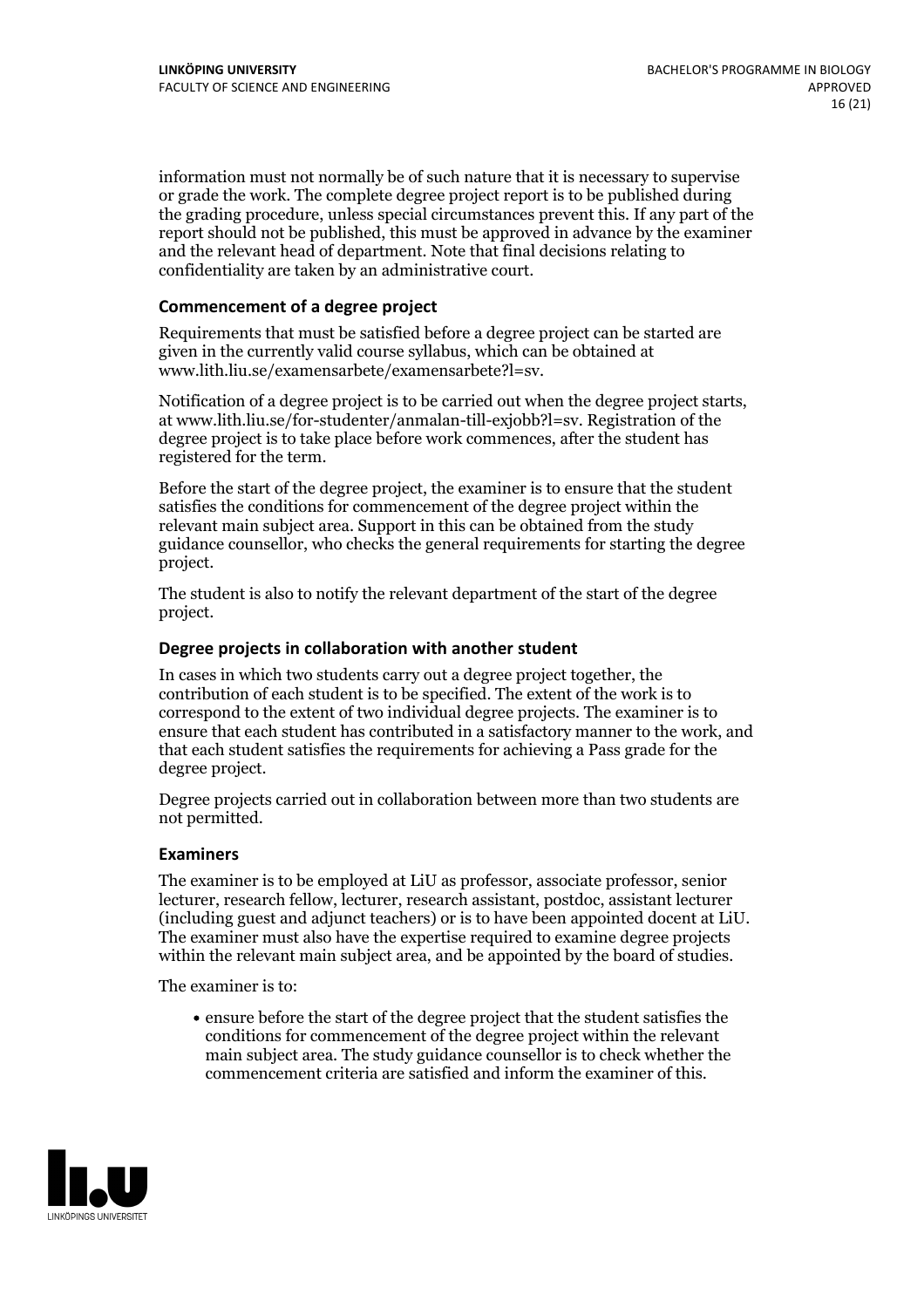- check whether special admission requirements (where relevant) are satisfied, for example that the student can demonstrate a certain degree of in-depth knowledge within the field relevant for the degree project
- determine the specialisation and principal work of the degree project, based on an assessment of whether the degree project will result in the learning outcomes of the course syllabus being satisfied
- pass/fail the planning report
- be responsible that the supervisor or supervisors carry out their duties
- approve the work for presentation
- before the presentation, check that the student has registered for the degree project
- before the presentation, check that the proposed opponent satisfies the conditions for commencement of the degree project and has attended two report presentations
- pass/fail the presentation and the opposition to it
- approve a concluding reflection document
- ensure that a degree project that has been passed satisfies the learning outcomes of the course syllabus and other requirements, and award a grade to the degree project (either  $G = Pass$ , or  $U = Fail$ ).

In cases in which a degree project is carried out jointly by two students with different main subject areas, one examiner in each main subject area must be appointed, where this is necessary.

#### **Supervisors**

A student working on a degree project is to have access to an internal supervisor at the department at which the degree project has been registered. The internal supervisor is to have a degree that corresponds at least to the level of the degree project to be supervised. The internal supervisor may, in exceptional circumstances, be the same individual as the examiner. A decision of whether to allow this in a particular case is to be made by the relevant board of studies before the degree project is started. The supervisor is to ensure that the student obtains help with:

- expert support in general questions related to methods, specialist knowledge ofthe subject, and writing the report
- problem formulation, and setting the limits of the work
- scheduling and planning work, and selection of appropriate methods.

If the degree project is being carried out outside of LiTH, an external supervisor from the host is to be appointed.

#### **Planning report**

During the first weeks of the degree project, the student is to draw up a planning report that contains:

- $\bullet$  a preliminary title of the degree project
- planned literature foundation
- a preliminary statement of the research question, against the background of

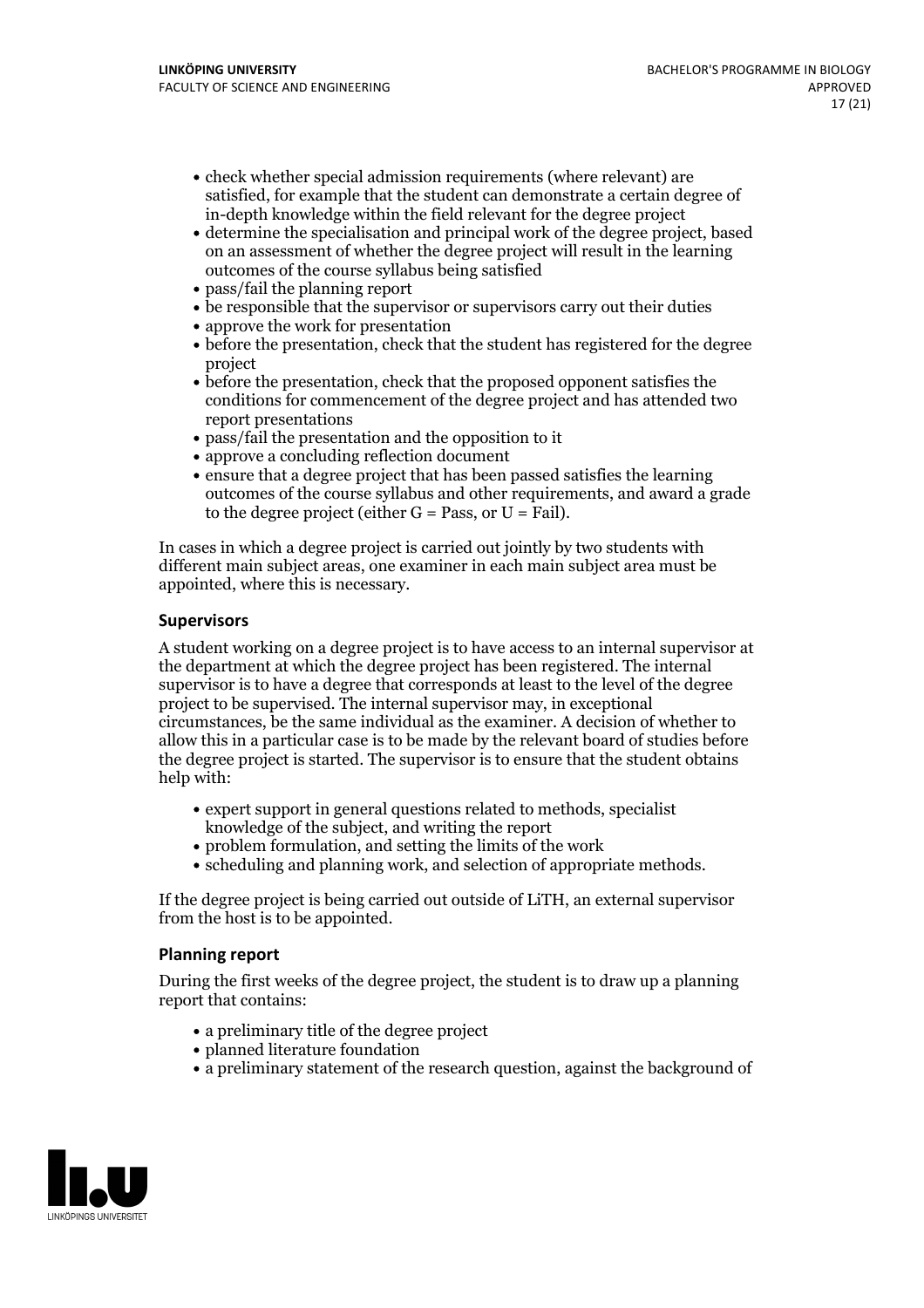the literature foundation

- a preliminary description of the approach to be taken
- a schedule for the execution of the degree project, including suggested date for the presentation.

#### **Reporting**

Both oral and written reports of the degree project are to be made, in Swedish or English. The board of studies may permit other languages to be used.

The oral report is to take place at a public presentation. The written report is to be in the form of a professionally produced degree project report. The presentation and report are to follow the instructions given below.

#### **Presentation**

The oral presentation is to take place when the examiner considers that the work has been completed and is ready to be presented. The presentation is to take place at LiTH at a time when other students can attend. This means that the presentation can take place on a date that the student has agreed with the examiner, normally between the re-examination period in August and midsummer, and after the student has attended other students' report presentations.

The oral presentation is to describe the background to the problem that has been studied, describe the methods used, and present the results and conclusions. The presentation is to be at a level suitable for everyone present, not just for specialists. After the oral presentation, the student is to counter any criticism that the opponent may raise, and allow other participants to pose questions. The presentation and the opposition are to be approved by the examiner. When any required adjustments of the report have been made, and the student has functioned as an opponent for another degree project, the degree project is reported as a passed course and the credits can be used to satisfy the requirements for a degree.

#### **Degree project report**

The written degree project report is to be professionally written and comprehensive, and it is to demonstrate a scientific approach. The report must be prepared in accordance with principles for acceptable practice when referring to sources (references or quotations for which the source is specified) when the text, images, ideas, data, etc., of other people are used. It is also to be made clear whether the author has reused his or her own text, images, ideas, data, etc. from previous examinations, such asundergraduate work, project reports, etc. (This is sometimes known as "self-plagiarism".) A failure to specify such sources may be regarded as attempted deception during examination.

The contents are to be easy to understand, and the way in which material is presented is important. It must describe the background to the project and the formulation of the research question. The choice of approach is to be clearly explained, and the report should make clear the coupling between the results and the conclusions. Commonly accepted scientific methods are to be used for

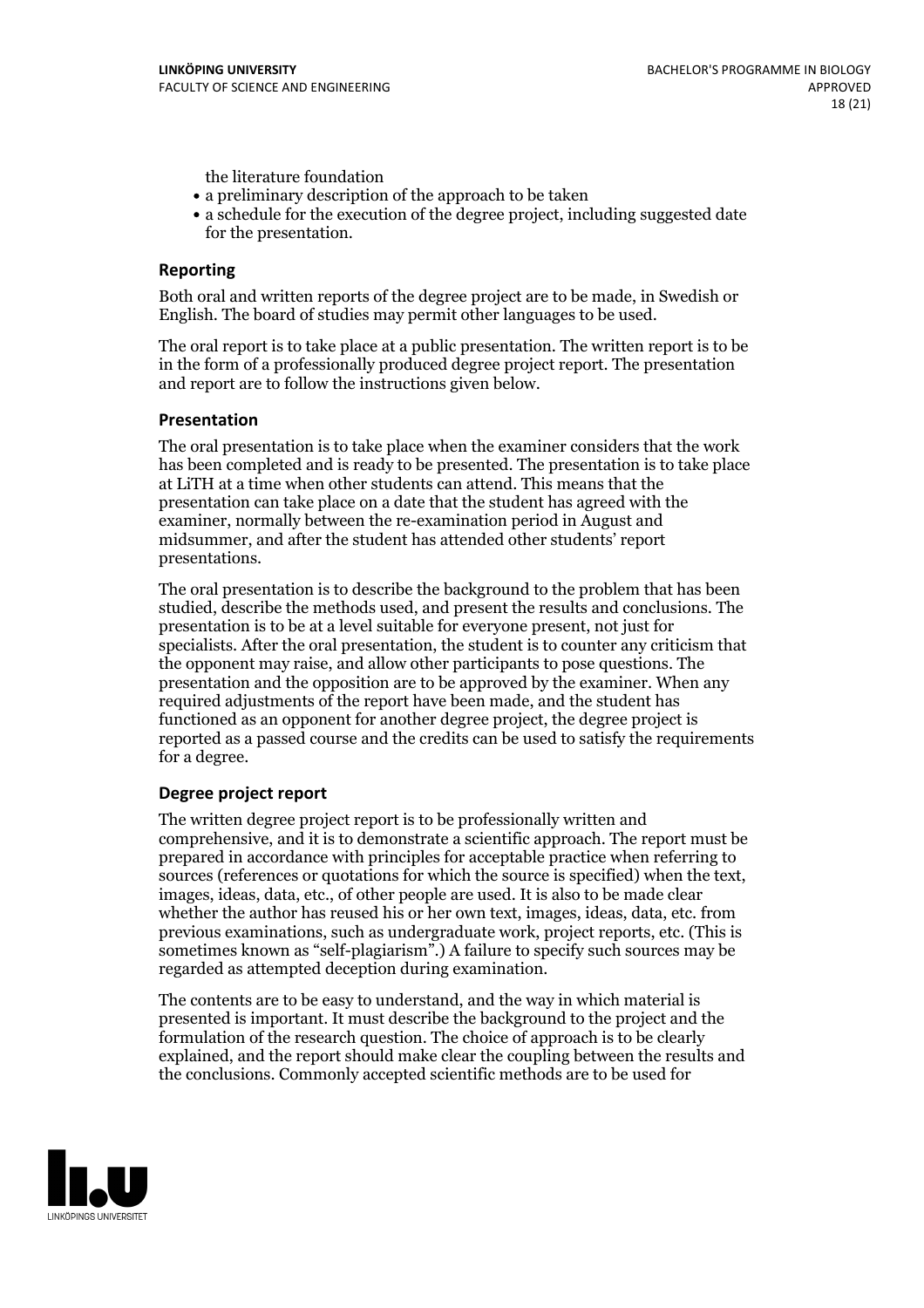processing the results. The discussion is to be comprehensive, and demonstrate that the student masters analytical thought processes. The report is to demonstrate good mastery of the literature in the field, and include an abstract. Reports that are principally written in Swedish should contain <sup>a</sup> summary in English. A publication-ready manuscript and a reflection document covering the work undertaken are to be submitted to the examiner within 10 working days of the oral presentation. Deviations from this limit may be granted by the examiner. If final versions of the required documents are not submitted as stipulated, the examiner may determine that the presentation is to be repeated.

The Faculty of Science and Engineering (Institute of Technology) at Linköping University recommends that degree project reports be published.

### **Opposition**

An oral opposition is to be carried out either before or after the student presents his or her own report. The opponent must satisfy the same requirements for the number and level of credits gained as those of the student's degree project. The opponent must also have attended two report presentations as a member of the audience. Acting as an opponent during the report presentation of another student is subject to points-based assessment as described in the course syllabus.

The opponent is to:

- discuss and comment on the selection of methods, results and (where relevant) data processing, conclusions, possible alternative solutions and conclusions, and the management of literature
- comment on the general arrangement of the degree project report and related, formal aspects of style, and comment on the oral presentation technique
- illuminate the strengths and weaknesses of the report.

The duration of the opposition should be approximately the same as that of the presentation, and it is to include a discussion in which the student presenting the report replies to and comments on the criticism raised by the opponent.

One week before the presentation, the opponent is to submit in writing to the examiner the important issues that will be discussed, and the structure of the opposition that will be taken. The opponent and the examiner discuss the structure that the opponent has drawn up.

In a normal case, the number of opponents will be the same as the number of respondents. In exceptional cases, the examiner may decide that this is not to be the case.

#### **Attendance at presentations**

A student is to attend presentations of degree project reports as described in the syllabus. The presentations attended must be atthe same level or a higher level than the degree project of the student.

It is advantageous that one of the presentations attended is a licentiate degree

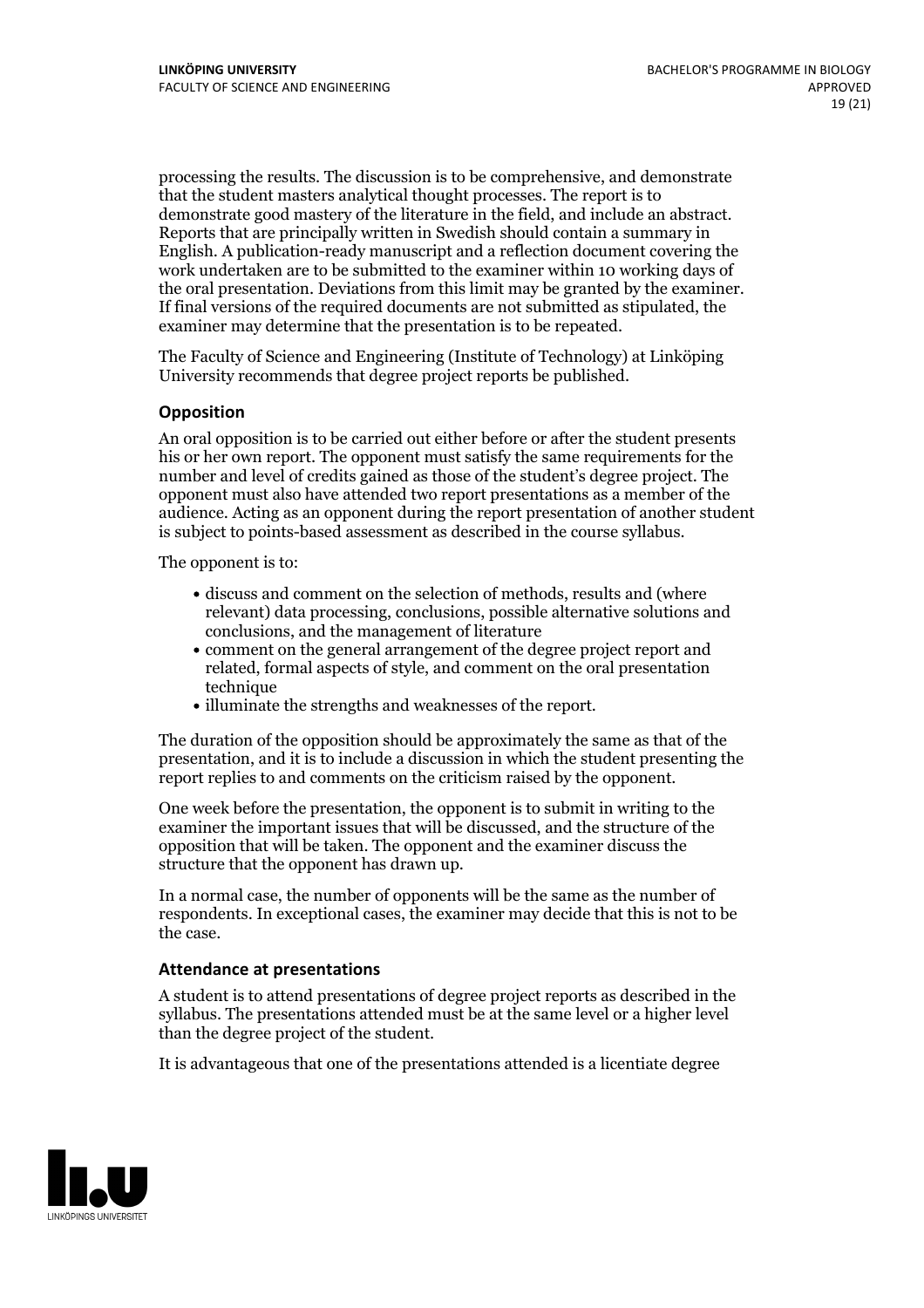seminar or a doctoral disputation. The student is responsible for ensuring that a certification of attendance at the presentation is obtained and passed to the departmental administrator for registration in Ladok. Attendance at such presentations is a component of the degree work that is subject to points-based assessment.

The occasions on which a student attends presentations are to be completed before the student presents the degree project report. The syllabus for the degree project describes the scheduling of the attendance at presentations.

### **Reflection document**

A document reflecting on the work that has been carried out is to be submitted to the examiner within 10 working days of the oral presentation. Instructions for preparing a reflection document can be reached through www.lith.liu.se/examensarbete/examensarbete?l=sv.

### **Grades**

The degree project is graded as either Pass or Fail. In order for a student to obtain a pass grade for the degree project, all components must be completed and be awarded a pass grade.

### **Right to obtain supervision**

It is expected that the student complete and pass a degree project within specified time limits. The department is required to provide supervision for a maximum of 12 months after the student has registered the degree project in Ladok. The examiner may grant additional supervision after this period in special cases. If the examiner determines that supervision is to be ended, the degree project is to be awarded a Fail grade.

If a degree project is awarded a Fail grade for the reason described above or for any other reason, the student is to be directed towards carrying out a further degree project.

## **Quality assurance**

The relevant board of studies has overall responsibility for the quality of study programmes. This responsibility covers also degree projects. Quality assurance is to be carried out as determined by the faculty board.

#### **Exemptions**

If special circumstances apply, a board of studies may grant exemptions from the regulations specified above. The oral opposition, for example, may be replaced by an extensive written opposition, if the board of studies approves this. Examples are:

- international students for whom special circumstances apply
- other students for whom all other components of the degree have been satisfied, the degree project report has been submitted, and special circumstances apply.